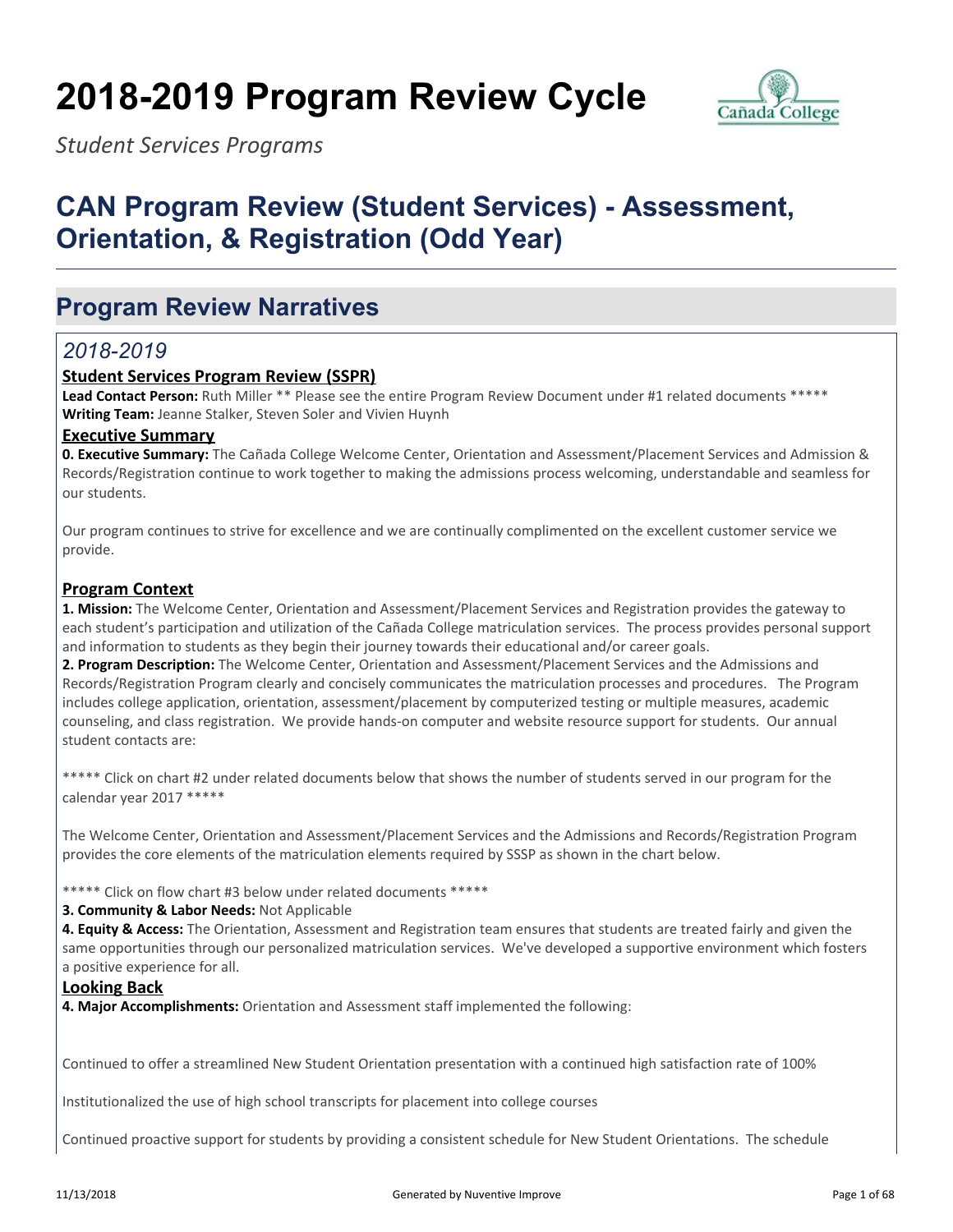includes day, evening, weekends and some sessions offered in Spanish. Each student is called the day before to confirm attendance

Implemented several orientation sessions at our feeder high schools and adult schools

Continue to update the New Student Handbook with step-by-step instructions for using Online Resources, Registration and information regarding college programs and policies. The size of the handbook was enlarged to be more user friendly

Obtained transportation for feeder high school PEP sessions offered on campus. While we are proud to be able to provide this service, it has been a challenge to come up with the funding. So, moving forward we would like to have funding secured through an augmentation in our budget in order to continue this service in future years

### **5. Impact of Resource Applications:** Not Applicable **Current State of the Program**

**6A. State of the Program - Observation:** Strengths:

Face-to-face support at the Welcome Center and at the lobby computers for all aspects of the application, orientation, assessment, class registration, fee payment, financial aid, and scheduling of Counseling appointment for initial and comprehensive SEP

Experienced, knowledgeable and resourceful staff

Continued use of multiple measures for course placement which remove barriers for students

Provided additional PEP and Orientations sessions at feeder high schools and adult schools

Comprehensive and concise Orientation sessions

Informative New Student Handbook with a directory of Student Support Programs and Services

Collaborated with the Promise Program for PEP and orientation sessions

Participated in the Proactive Registration event for basic skills students. The following charts provides the data for the most recent Proactive Registration event:

\*\*\*\*\* Click on chart #4 below under related documents which contain the most current data on Proactive Registration \*\*\*\*\*

Opportunities:

The retention specialist will continue intrusive student follow-up for missed appointments which include Orientation, Assessment and Academic Counseling areas. Staff will contact each student to set up a second 30-minute appointment with a counselor to create a comprehensive student education plan with referral to appropriate campus SSSP services

Retention specialist will assist Welcome Center staff when additional support is needed

To enhance our outreach efforts we recently added the question "How did you hear about Cañada College" to our satisfaction survey

Challenges:

Ensure students complete the following matriculation components; Orientation, Assessment, and Counseling to enhance outreach efforts.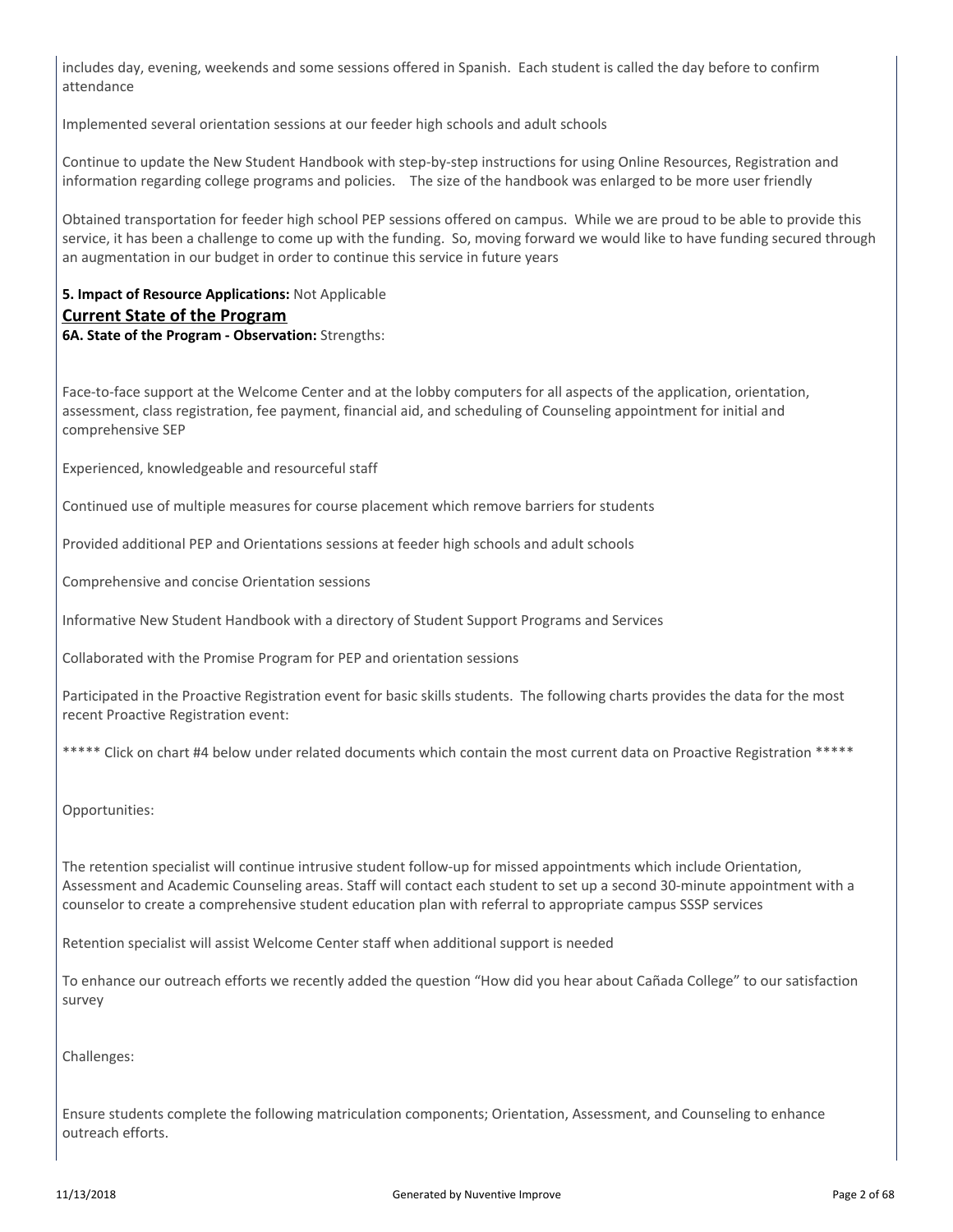Ensure students complete class registration in a timely manner to follow their SEP

To increase the number of students that take advantage of their priority registration. Below are the numbers of students that took advantage of Priority Registration for 2017 and 2018:

\*\*\*\*\* Click on chart #5 below under related documents that shows the number of students that took advantage of their priority registration \*\*\*\*\*

Due to the constant changes with Assessment/Placement and the implementation of AB705 we've had to test various instrument methods to provide placement services for our students.

Our team is in the process of implementing BANNER 9 which may be challenging given the upcoming registration time lines.

Ongoing construction on all floors of Building 9

Limited space availability due to major office moves

Condensed timeline for Program Review, moving due date from the end of February to the beginning of November

With the development of Guided Pathways, which includes on going meetings and potential changes to our existing processes, this could result in major changes to our existing services

Need consistent funding to ensure that we can continue to offer the same quality of service for our PEP sessions

#### **6B. State of the Program - Evaluation:** Accomplishments:

Cañada developed and implemented new assessment/placement options. IE: MMAP, Guided Self Placement, Self Guided Placement and Accuplacer and ALEKSPPL computerized testing instruments

Revised resource presentation from PowerPoint presentation to an interactive hands-on demonstration of the Website, WebSMART, WebACCESS, Canvas and WebSCHEDULE

Provided an explanation to each student completing the Math, English and/or ESL assessment/placement test about their Cañada College class placement, explaining which classes are remedial, basic skills level, college-level and/or transferrable to a four-year college. This follows each assessment session including all math and word jams

Provided additional Middle College only testing sessions on Saturdays through February and March

Staff provided excellent customer via phone, in-person and email to approximately 20,000 student, staff and public contacts

The implementation of SARS Anywhere has allowed us to make counseling appointments at all off site events

Added Technology Resources (WebSMART, CANVAS and Web Schedule and Catalog) workshops for CBET, ESL and Adult Schools on and off campus

Have implemented a workflow process for the Concurrent Students which streamlines the registration process for the students and staff

Possible changes to improve program in the future:

Offer additional Saturday PEP sessions for incoming high school seniors

Continue to expand in-person orientations at the feeder high schools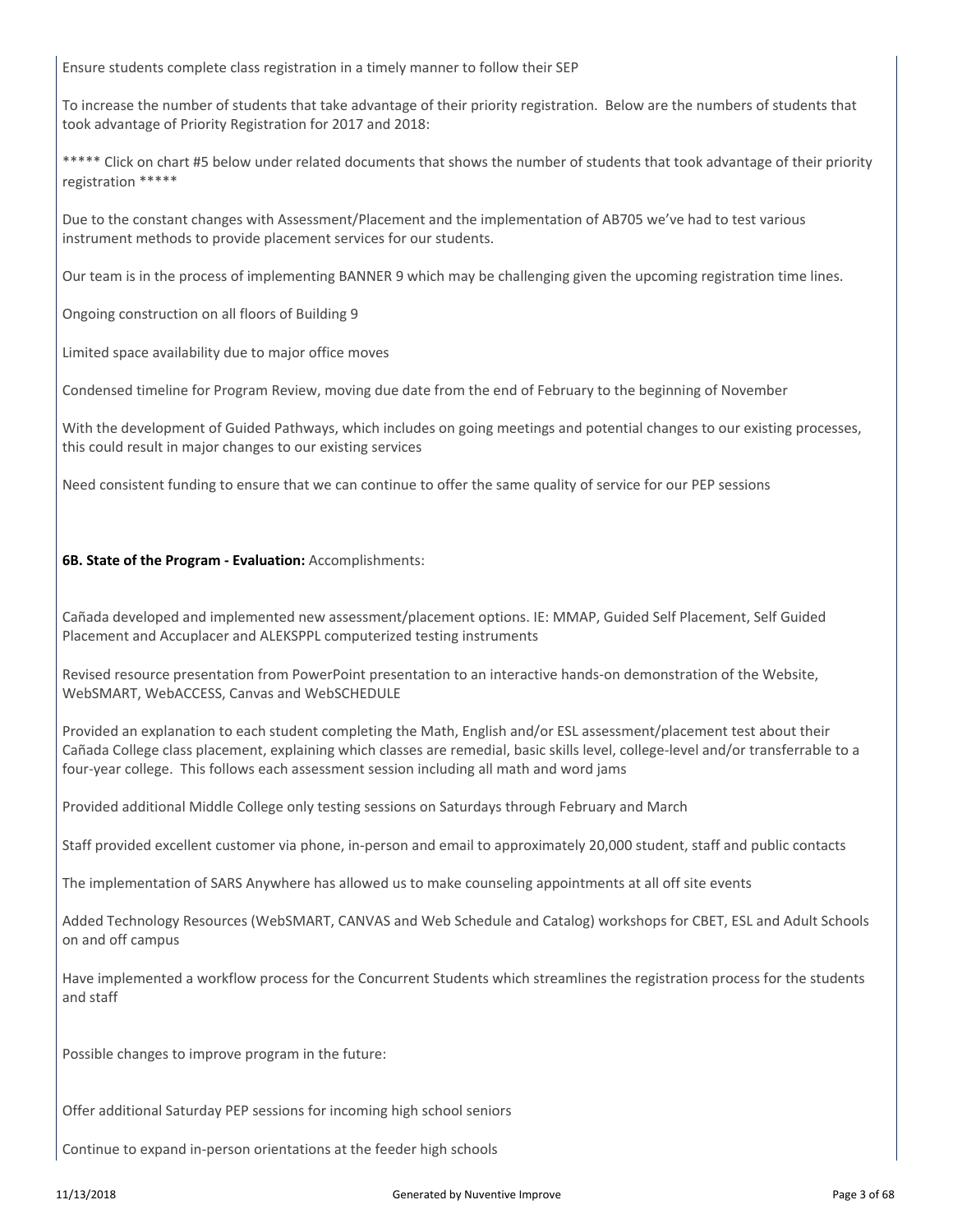Utilize retention specialist to provide follow up services after completing their orientation session ensuring that the student registers for their courses

Will request permanent funding for transportation, meals and supplies for the students attending PEP sessions

Expanded training sessions for the implementation of BANNER 9

#### **7A. Current SAOs & SLOs:** SAO 2017-18

1. Maintain our high level student satisfaction of the Cañada College Orientation, Assessment and Registration Program after attending the Orientation session

#### SLO 2017-18

1. Students will improve their knowledge of SSSP campus and online resources, showing improvement from the New Student Orientation Pre-Survey to the New Student Orientation Post-Survey by a 10% increase in knowledge

2. Students will understand that they are able to register for Summer and/or Fall classes following the Summer and/or Fall New Student Orientation

**7B. SAO Assessment Plan:** 1) At the end of each Orientation students complete a New Student Orientation Satisfaction Survey. Suggestions are collected from the survey and are implemented for future orientations.

\*\*\*\*\* Click on the Spring 2019 Orientation Satisfaction Survey, #6 below under related documents \*\*\*\*\* **7C. SAO Assessment Results & Impact:** 1) From the sampled selection of students who completed the satisfaction survey 100% of the students responded positively.

\*\*\*\*\* Click on Graph #7 below under related documents which shows the 2018 Satisfaction Survey \*\*\*\*\*

2) From the sampled selection of students who completed orientation, assessment and counseling, 94% of the students registered for either Summer and/or Fall classes.

\*\*\*\*\* Click on Graph #8 below under related documents which shows the Summer/Fall 2018 Registered Students \*\*\*\*\*

What are some improvements that have been, or can be, implemented as a result of SAO Assessment?

Utilize our Counseling Retention Specialist to provide Check in/Follow up services for new and returning students to ensure their successful registration

Continue to remind students to register ASAP upon development of their SEP

**7D. SLO Assessment Plan:** Staff administers a pre and post-survey to measure the New Student Orientation attendees' increase of knowledge in the following areas:

\*\*\*\*\* Click on the New Student Orientation Pre-Survey Spring 2019, #9 attachment below under related documents \*\*\*\*\*

**7E. SLO Assessment Results & Impact:** \*\*\*\*\* Click on graph #10 below under related documents for the Student Learning Outcomes \*\*\*\*\*

#### **Looking Ahead**

**7F. SAOs & SLOs for the Next Review Cycle:** \*\*\*\*\* Click on graphs #11 and 12 below under related documents for the 18-19 SAO's \*\*\*\*\*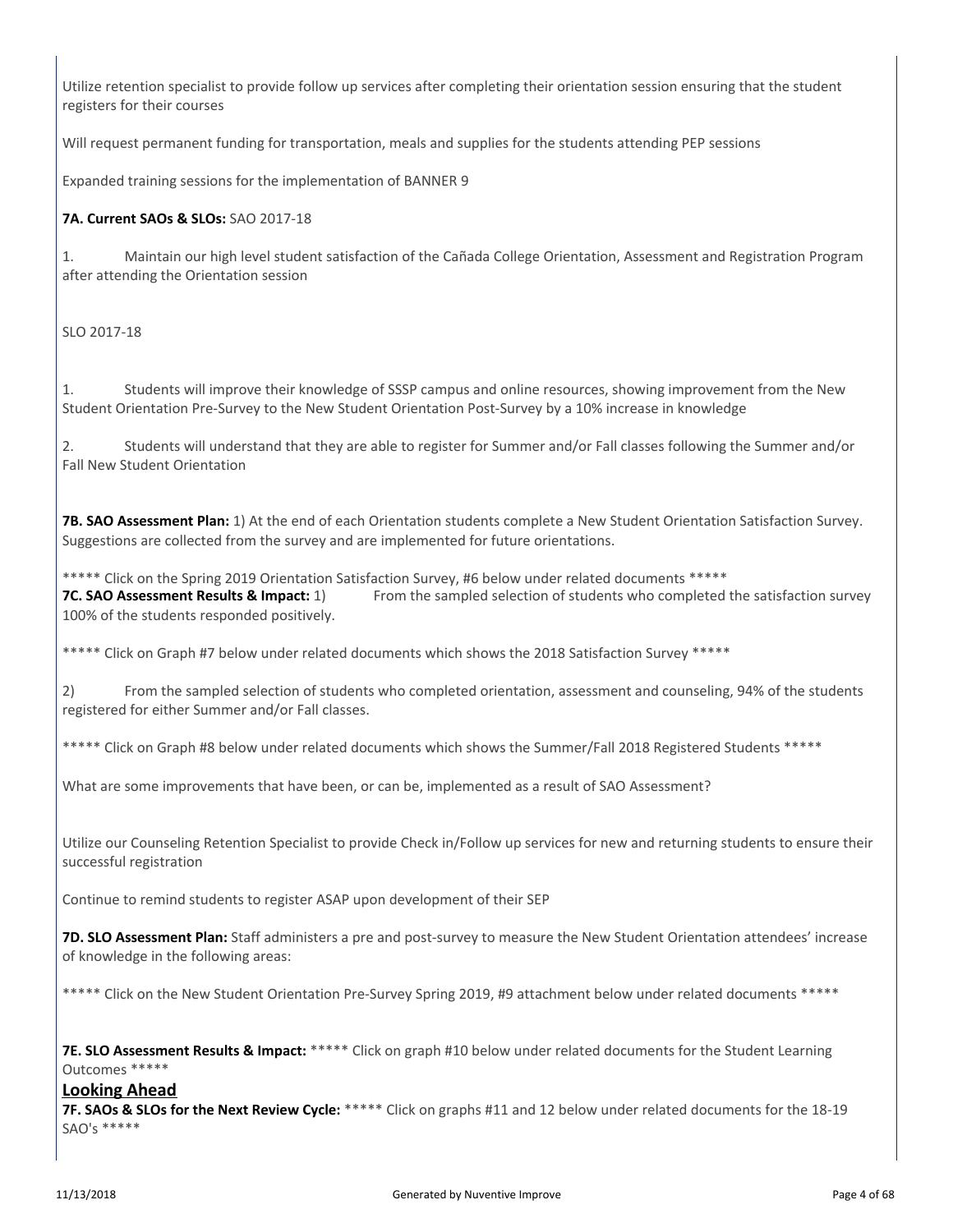Looking ahead the Orientation, Assessment and Registration Team would like to remain as a team with the addition of the Application component.

**9. Program Improvement Initiatives:** Admissions and Records would like to request hourly personnel for peak periods to assist the staff with phones and counter to better assist our students.

**Program Review Narrative Status:** Complete

**Related Documents:** [11 - SAO.pdf](https://sanmateo.tracdat.com:443/tracdat/viewDocument?y=HINSA4ZExBqC) [12 - SAO.pdf](https://sanmateo.tracdat.com:443/tracdat/viewDocument?y=CmG9wHMAp3bT) [13 - All Equipment needed.pdf](https://sanmateo.tracdat.com:443/tracdat/viewDocument?y=viAo34WHvrNM) [02 - Students Served for Calendar Year 2017.pdf](https://sanmateo.tracdat.com:443/tracdat/viewDocument?y=rxyEggyMmeOi) [05 - Students that took advantage of Priority Registration.pdf](https://sanmateo.tracdat.com:443/tracdat/viewDocument?y=VoiYZxNUrapN) [07 - Satisfactory Survey 2018.pdf](https://sanmateo.tracdat.com:443/tracdat/viewDocument?y=2TKJL2h5VmPT) [08 - Summer and Fall 2018 Registered Students.pdf](https://sanmateo.tracdat.com:443/tracdat/viewDocument?y=zZLUHR5dY77U) [09 - New Student Orientation Pre-Survey.pdf](https://sanmateo.tracdat.com:443/tracdat/viewDocument?y=XlJONjgZjiYc) [10 - Student Learning Outcome Orientation Report.pdf](https://sanmateo.tracdat.com:443/tracdat/viewDocument?y=d3RV5B3UXOIB) [06 - Orientation Satisfication Survey.pdf](https://sanmateo.tracdat.com:443/tracdat/viewDocument?y=fD8nGZHy99s1) [03 - Orientation, Assessment Placement and Registration Program.pdf](https://sanmateo.tracdat.com:443/tracdat/viewDocument?y=vhIFkU1uxpDF) [04 - Proactive Registration.pdf](https://sanmateo.tracdat.com:443/tracdat/viewDocument?y=chCN9D7HxlSp) [01 - Program Review Orientation Assessessment Registration\\_October 1st 0226.pdf](https://sanmateo.tracdat.com:443/tracdat/viewDocument?y=DLdzAVdSMNL4)

## **Objective: Improve the student experience**

The Orientation, Assessment and Registration team would like to improve the student experience by being able to serve students in locations away from the office and at off campus location and to be able to serve students in a more timely manner.

**Objective Status: 1 - New (PR)** 

**Objective Year:** 2019-2020

**Estimated Start Date:** 01/01/2019

**Estimated Completion Date:** 12/31/2019

**Please select the college goals with which this objective aligns.:** Student Completion/Success - Provide educational and student services programs that highlight inclusivity, diversity, and equity in their mission to help students meet their unique educational goals and minimize logistical and financial barriers to success.

**Please select the districct goals with which this objective aligns.:** District Goal #1 - Develop and Strengthen Educational Offerings, Interventions, and Support Programs that Increase Student Access & Success

## *Action Plans*

**2018-2019 -** Admissions and Records will speak with the Vice President of Student Services in regards to our needs to meet our objective. If in agreement, Admissions and Records will research vendors and prices for a new color printer and a laptop. (Active)

**Who's Responsible for Completing this Action Plan?:** Ruth Miller/Registrar **Estimated Completion Date:** 12/31/2019

**2018-2019 -** 1) For printer and lap top, we will speak with the Dean of Counseling. If approved, we will research the costs and vendors.

2) For transportation, we will speak with the Dean of Counseling. If approved, we will reach out to the Sequoia Union High School Transportation Department to coordinate services.

3) For food, we will speak with the Dean of Counseling. If approved, we will reach out to local vendors to negotiate the best prices.

4) For miscellaneous supplies, we will speak with the Dean of Counseling. If approved, we will proceed with ordering materials and giveaways for students.

5) For printed materials and fliers, we will speak with the Dean of Counseling. If approved, we will develop documents and have them duplicated. (Active)

**Who's Responsible for Completing this Action Plan?:** Jeanne Stalker **Estimated Completion Date:** 12/31/2019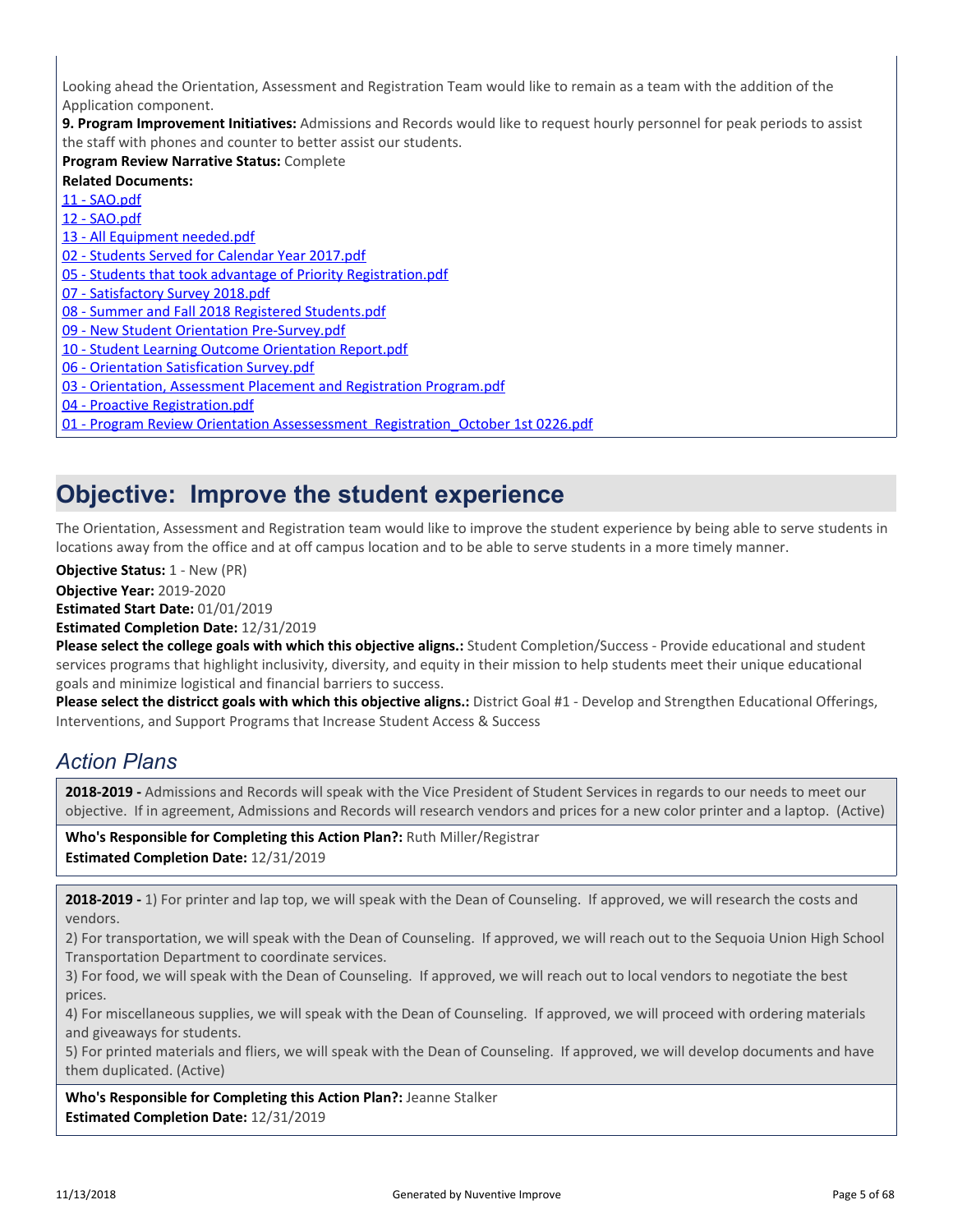### *Resource Requests*

**Color Printer**

**HP Color LaserJet**

#### **Enterprise MFP**

**M577dn -** Needed for color materials for the Welcome Center, Orientation, Assessment/Placement and the Counseling Division

**Type of Resource:** Supplies (Items less than \$5000)

**Cost:** 1648

### **Dell Bundle**

#### **Latitude 7490**

**Laptop -** Lap top to be used for conferences, workshops, meetings, offsite SARS appointment scheduling and other events and the bi-annual pro-active registration events.

**Type of Resource:** Supplies (Items less than \$5000) **Cost:** 1500

**Dell Latitude 7490 i5 Lap Top**

**Dell Contract Code: WN03AGW -** Need lap top to better serve students on and off campus.

**Type of Resource:** Supplies (Items less than \$5000) **Cost:** 1500

**Food for PEP -** PEP sessions can last up to five hours, so we would like to provide students with snacks and/or meals. The food has previously been provided by BFAT dollars and that funding is no longer available.

**Type of Resource:** Other

**Cost:** 1500

**Funds for Duplicating -** To cover informational handouts and fliers for various programs and services.

**Type of Resource:** Other **Cost:** 500

**Hourly budget -** To assist during the registration peak times with the following services:

Answer phones

Assist with counter

Assist with scanning

Assist as needed by A&R staff

**Type of Resource:** Other **Cost:** 12000

**HP Color LaserJet Printer Enterprise MFP M577**

**p/n B5L46a #BGJ (300003835) -** To better serve student in a more expedient way.

**Type of Resource:** Supplies (Items less than \$5000) **Cost:** 1648

**Supplies for PEP -** We would like to request recruiting materials and give a ways for students as does CSM and Skyline.

**Type of Resource:** Other

**Cost:** 1500

**Transportation and mileage for PEP/Orientation sessions -** To provide transportation to and from our feeder high schools for our day time PEP events. This request includes the bus and driver for on campus events. Mileage is for off campus events at our feeder high schools and adult schools.

**Type of Resource:** Other